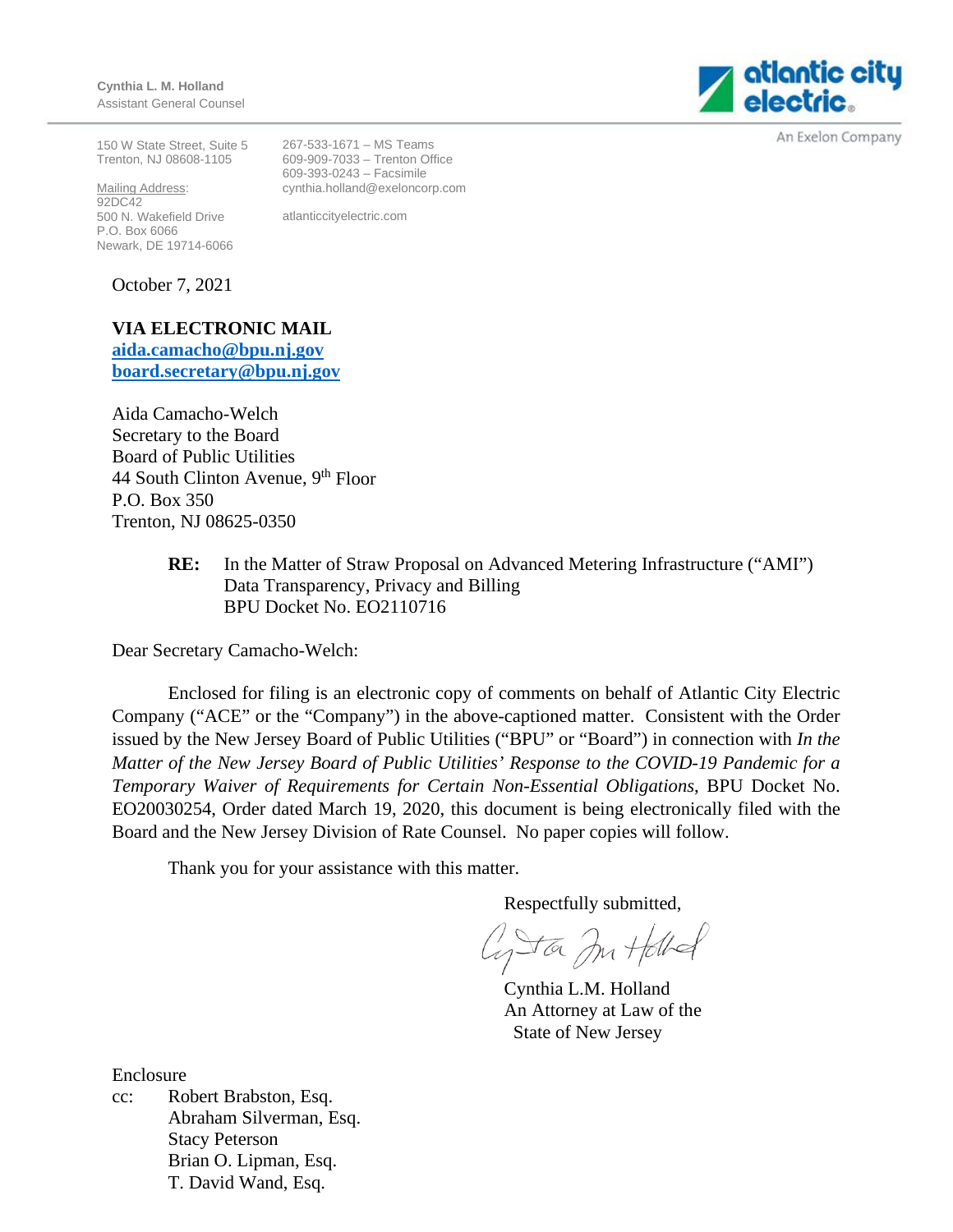### **STRAW PROPOSAL ON ADVANCED METERING INFRASTRUCTURE (AMI) DATA TRANSPARENCY, PRIVACY & BILLING**

### **BPU Docket No. EO20110716**

#### **Comments of Atlantic City Electric Company**

On August 23, 2021, the New Jersey Board of Public Utilities ("BPU" or the "Board") released the Straw Proposal on Advanced Metering Infrastructure ("AMI") Data Transparency, Privacy, and Billing (the "Straw Proposal"). As Staff has explained, the purpose of the Straw Proposal is to determine the appropriate standardized Data Access Plans ("DAPs") that each of the four investor-owned electric distribution companies ("EDCs") will be required to adopt. More specifically, Staff has indicated that, after feedback is received, the principles in the Straw Proposal will form the basis of a Minimum Filing Requirement ("MFR") Order, which will trigger the requirement for the EDCs to create and deploy DAPs that address data sharing, data access, data privacy, and billing reconciliation that should be implemented on a statewide basis to ensure AMI is cost-effectively leveraged to meet its "full promise." Elsewhere, Staff has stated that the MFR order will address data access, use cases, and technology requirements and will be followed by a rulemaking proceeding to codify the requirements placed on each electric public utility with an AMI deployment plan. Finally, Staff has explained that the MFRs will be incorporated into ongoing AMI management plans. Atlantic City Electric Company ("ACE" or the "Company") appreciates the opportunity to comment on the Straw Proposal. The Company also urges the creation of working groups, because robust discussion of the policy, implementation, and cost of this proposal is a necessary next step before the MFR Order directing action. The following sections detail the Company's general and specific comments.

#### **I. General Comments**

ACE offers these general comments on the Straw Proposal introduction.

#### **A. AMI's Role in Meeting New Jersey's Clean Energy Goals**

New Jersey's 2019 Energy Master Plan ("EMP") establishes the pathway to Governor Murphy's ambitious goal of 100% clean energy by 2050. The EMP describes AMI as "a foundational component of a modernized electric distribution grid," and explains that "[s]tatewide AMI installation is a prerequisite of many additional clean energy objectives as laid out in this EMP." The EMP acknowledges a variety of benefits of statewide AMI deployment, including "efficiencies and cost savings, accelerated service restoration during outages, better environmental outcomes, lower operations and maintenance costs, better demand-side customer engagement, and alternative rate designs." EMP at 184. The EMP further states that "NJBPU must issue guidance on such concerns as data standardization, privacy, and rules governing authorization of third-party access to customer-specific data before AMI is fully implemented." Id. at 186. As the Staff explains in the Straw Proposal, "the EMP highlights the benefits of a standard set of rules implemented on a uniform, statewide basis, and across utilities." Ultimately, Staff "agrees that DAPs are a critical element in achieving the benefits of the AMI goals of the EMP."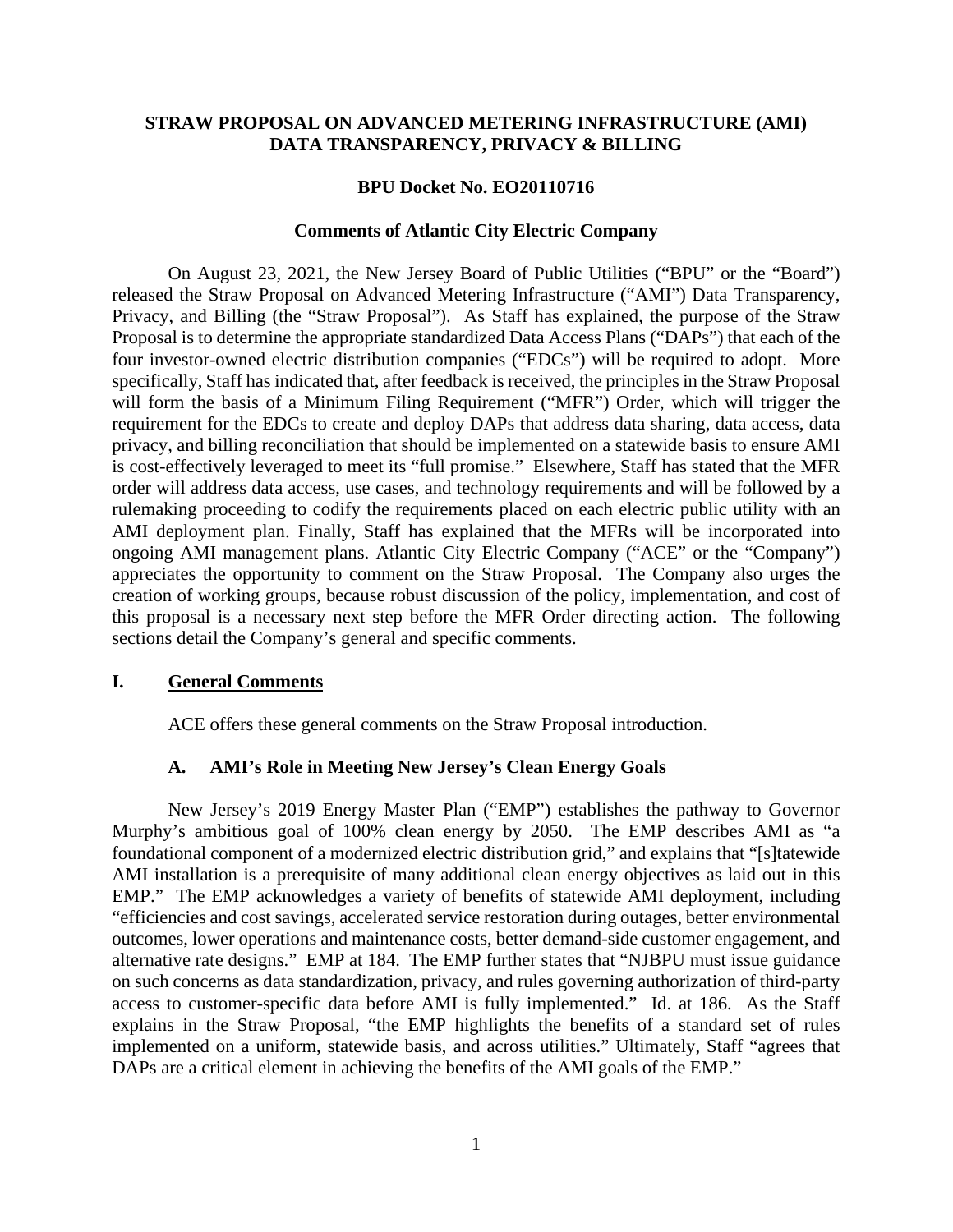The Company supports New Jersey's ambitious clean energy goals. On September 22, 2021, ACE announced a major climate change commitment, launching a multi-faceted, actionoriented effort to help the State achieve its clean energy and climate goals. Among other things, the Company committed to helping its customers achieve their climate change goals by empowering them to manage their energy usage, take advantage of clean and renewable technologies, and reduce emissions. By making the local energy grid smarter through the Company's Smart Energy Network ("SEN") program, the Company is providing numerous benefits for customers, such as restoring service faster and more efficiently, avoiding power outages in some cases altogether, and enabling new tools and information to help customers have more control and make more informed decisions about their energy usage. Accordingly, ACE is a critical partner in helping the state of New Jersey achieve its ambitious climate change and resilience goals.

### **B. Status of ACE's AMI Proceeding**

Although the Straw Proposal briefly summarizes the status of the ACE AMI proceeding, ACE offers this more detailed summary to supplement the record. ACE filed its SEN petition on August 26, 2020 according to the compliance obligation established by the Board. The Company provided a fully executed Stipulation of Settlement ("Stipulation") among all but one of the parties to the proceeding. The parties stipulated to accelerated installation of approximately 568,000 AMI meters over approximately 39 months.<sup>1</sup> For the purposes of this proceeding, the parties agreed that electric usage data "belongs to the customer, who may choose to share such data with any licensed third-party supplier." The parties also negotiated provisions specifically relevant to the Board's current initiative with this Straw Proposal. The Board approved the Stipulation by Order issued on July 14, 2021.

Notably, Paragraph 31 of the Stipulation recognizes the Board's efforts in this docket and anticipates an order approving statewide data access plans by July 9, 2021. Because no order was issued by that date, the Stipulation required ACE to "convene at least one meeting with the parties to discuss the data access issues raised by the Market Participants" in the SEN proceeding by September 7. The parties agreed to postpone the meeting until September 23; and subsequently agreed to cancel the meeting due to the Straw Proposal. Notwithstanding the cancelation, the Market Participants confirmed did not waive other requirements in the Stipulation, including the provision stating that the "ACE SEN proceeding will be reopened for the limited purpose of adjudicating data access issues only and the signatory parties may supplement the record on data access issues at that time" should the parties fail to reach an agreement on data access within 120 days from the later September 23 meeting date.

Consistent with the EMP, ACE concurs with Staff's position that it is appropriate to have a standardized approach to data access plans. The Board is taking critical steps toward establishing a statewide approach. The Company is encouraged by the Board's recent action, as well as the Market Participants' acknowledgement of that recent action – as it related to the Stipulation requirement. A utility-by-utility approach, achieved through reopened proceedings, will likely burden the Board with unnecessarily duplicative processes that could delay timely achievement of the EMP's ambitious goals. The Company supports the use of this proceeding to address data

<sup>&</sup>lt;sup>1</sup> During the pendency of the SEN proceeding, ACE began installing AMI in February 2021.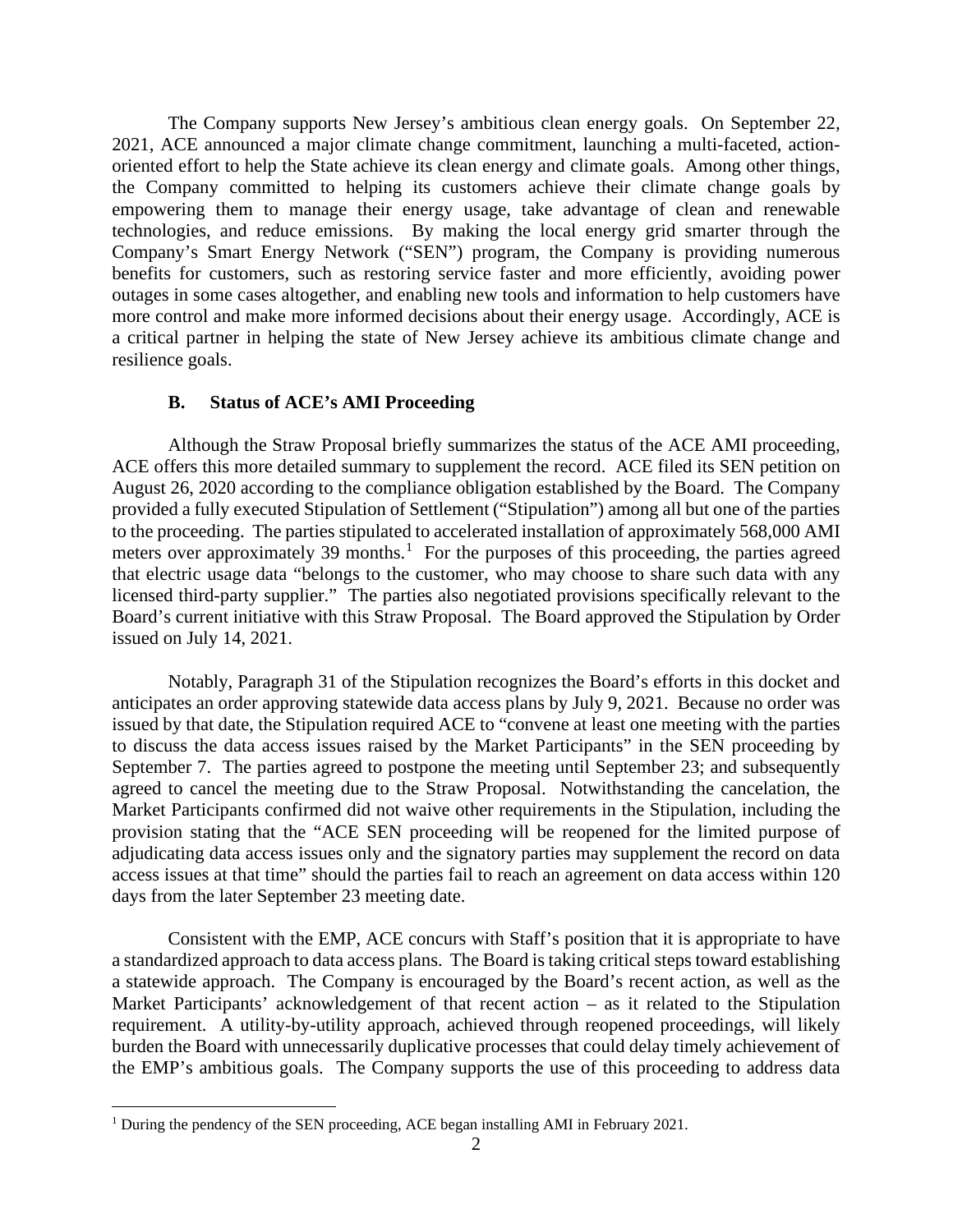access; to facilitate the creation of standard rules for all EDCs in a forum that allows for all parties to contribute through working groups. Ultimately, this proceeding should allow a fulsome discussion of data access among the several stakeholders.

#### **C. Background of AMI Across the Country**

The Straw Proposal references actions taken in other jurisdictions, where ACE has affiliates. For example, Maryland approved AMI deployment a number of years ago; determining that the benefits of implementing AMI and the associated smart meters outweighed the costs. Currently, the Maryland Public Service Commission is exploring Green Button ConnectMyData issues, PC44. Although not discussed in the Straw Proposal, data access and tools to allow for the secure transfer of customer data to third parties that have received consent from the customers is also underway in the District of Columbia. Specifically, Potomac Electric Power Company ("Pepco") is involved in a proceeding initiated by the District of Columbia ("District") Public Service Commission ("DCPSC"). The DCPSC proceeding is also evaluating the potential use of Green Button ConnectMyData. In that proceeding, a key issue involves the processes that must be followed in order to allow the secured transfer of customer data in a way that complies with District law and DCPSC regulations, which are, in some ways, similar to New Jersey law. In the District, customer consent is a prerequisite to sharing or permitting access to any information that is "about the customer," according to District law. The only exception to the general rule of written customer consent is aggregation of data or information. The Company is actively engaged in a working group discussing many of the issues enclosed in the Straw Proposal and will draw on best practices and discussion points from that proceeding in the below responses. As the comments state further below, the Company recommends working groups in New Jersey.

### **II. Topics for Utility Data Access Plans**

In the Straw Proposal, Staff is seeking comment on a number of principles which, taken together, are intended to allow for the creation of a comprehensive "data access ecosystem." As noted in the EMP, AMI data can help facilitate and accelerate the achievement of clean energy and energy reduction goals in the State. More specifically, Staff seeks comment on (i) whether the principles are the appropriate places for the EDCs to focus; (ii) whether there are modifications or clarifications to these principles that will aid an equitable clean energy transition and/or lower consumer costs; and (iii) whether there are additional concepts that are desirable and prudent to accomplish these goals. As noted above, the Company supports the clean energy transition. ACE's comments addressing these additional points, in the context of the several questions presented, are included below.

The Straw Proposal also seeks comment on whether the Company should be required to incorporate these principles into its "antecedent AMI deployment plan" as part of an MFR proceeding, "within 90 days" of the Board's formal adoption of any MFRs. The Company has already provided its AMI deployment plan to the Board as part of its SEN proceeding; provisions regarding the deployment are included in the Board-approved Stipulation. The Company respectfully submits that it is unnecessary to make the deployment plan an additional MFR requirement. Regarding the 90-day timeline for compliance following the anticipated MFR Order, the Company must acknowledge the breadth of the Straw Proposal and the complexity of the issues presented. Depending on the timing of the Board's MFR Order, and the specificity of the content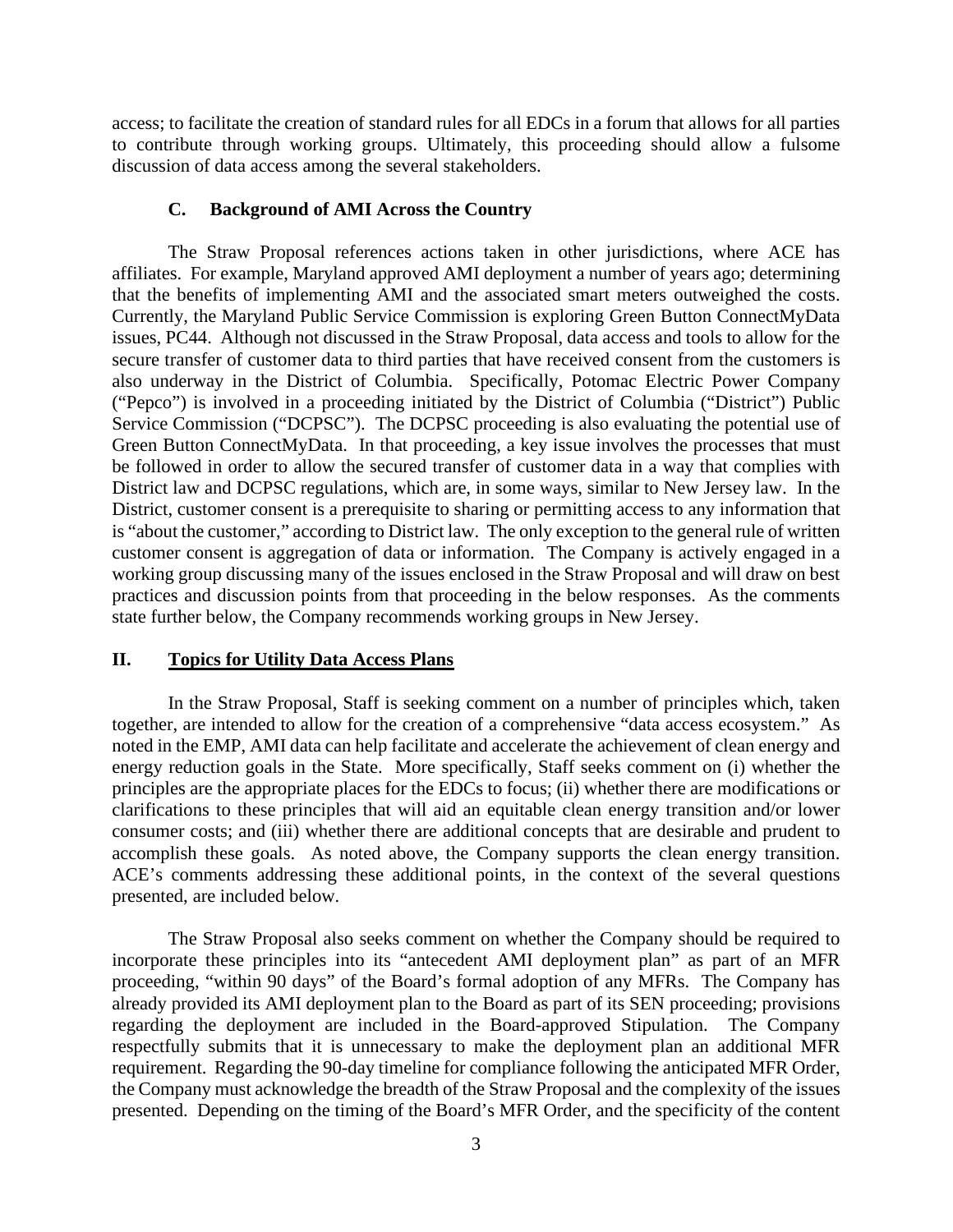within the MFR Order, a 90-day compliance period may not afford sufficient time to comply; 120 days, the time period allotted in the Stipulation, may be more feasible.<sup>2</sup> Ultimately, the Company believes it important to take the time necessary to ensure that the data access plan issues (including cost recovery) are thoroughly and thoughtfully evaluated in the working groups among the several stakeholders prior to any compliance obligation.

# **1. Customer Ownership and "Hassle-Free" Sharing of Energy Related Data**

**Response:** The Straw Proposal speaks of customers owning their data as a new principle for adoption in the MFR Order. Through the statutory consumer protection standards, New Jersey law already recognizes that customer data is "individual *proprietary* information." N.J.S.A. 48:3- 85(b) (emphasis added). Because the word proprietary is generally defined as relating to ownership, the statute achieves the customer ownership goal of the Straw Proposal. Moreover, ACE has already agreed that electric usage data, in the context of AMI, "belongs to the customer, who may choose to share such data with any licensed third-party supplier."<sup>3</sup> The Company submits that customers' rights are well established in the law and respected by ACE. Although the Board has little need to further enshrine the concept of customer ownership over the data, ACE would propose the language approved by the Board in the Stipulation settling the SEN proceeding as compliant with any associated MFR.

The Company further supports that customers should have easy access to their data on an ongoing basis. ACE also believes that the utility has a responsibility to the customer as stewards of the data; the Company must protect the data on the customer's behalf. The Company supports customers' (and their agents') timely access to energy usage data as soon as practical. ACE has proposed that this data is interval metered and made available the afternoon of the next day.

As utilities make this data available to bonafide users, once a customer has provided valid authorization (consent), ACE proposes a web-based system be put in place to allow for secure access to customer energy data. Customers should be able to access their data through My Account online tools and download. ACE agrees that customers should be able to share their AMI data with energy service providers leveraging standard protocols that provide secure access to authorized agents. Once customer authorization is received, ACE proposes that these authorized agents receive customer data via EDI. Some of these same points are discussed further below and should be further discussed, along with any of the MFRs not specifically addressed, in a working group.

# **2. Adoption of Standardized Customer Privacy Requirements**

**Response:** The Straw Proposal speaks about the need for "robust customer privacy protections" and seeks comment on the inclusion of an MFR requiring the utility to protect the customer's data from unauthorized release. Although the Straw Proposal speaks to the New York and California proceedings, it is silent as to the inadequacies of New Jersey's current consumer protection

<sup>&</sup>lt;sup>2</sup> The Company must recognize that the stipulated 120-day period is in progress toward reopening the SEN proceeding to address data access in ACE's service territory. Unless further action is taken to forestall the reopening, it is possible that the SEN proceeding would reopen prior to the Board's MFR Order and certainly prior to Board action on any associated compliance filing. These two procedural paths may need to be addressed by the Board. 3 PSE&G's Stipulation of Settlement includes identical language.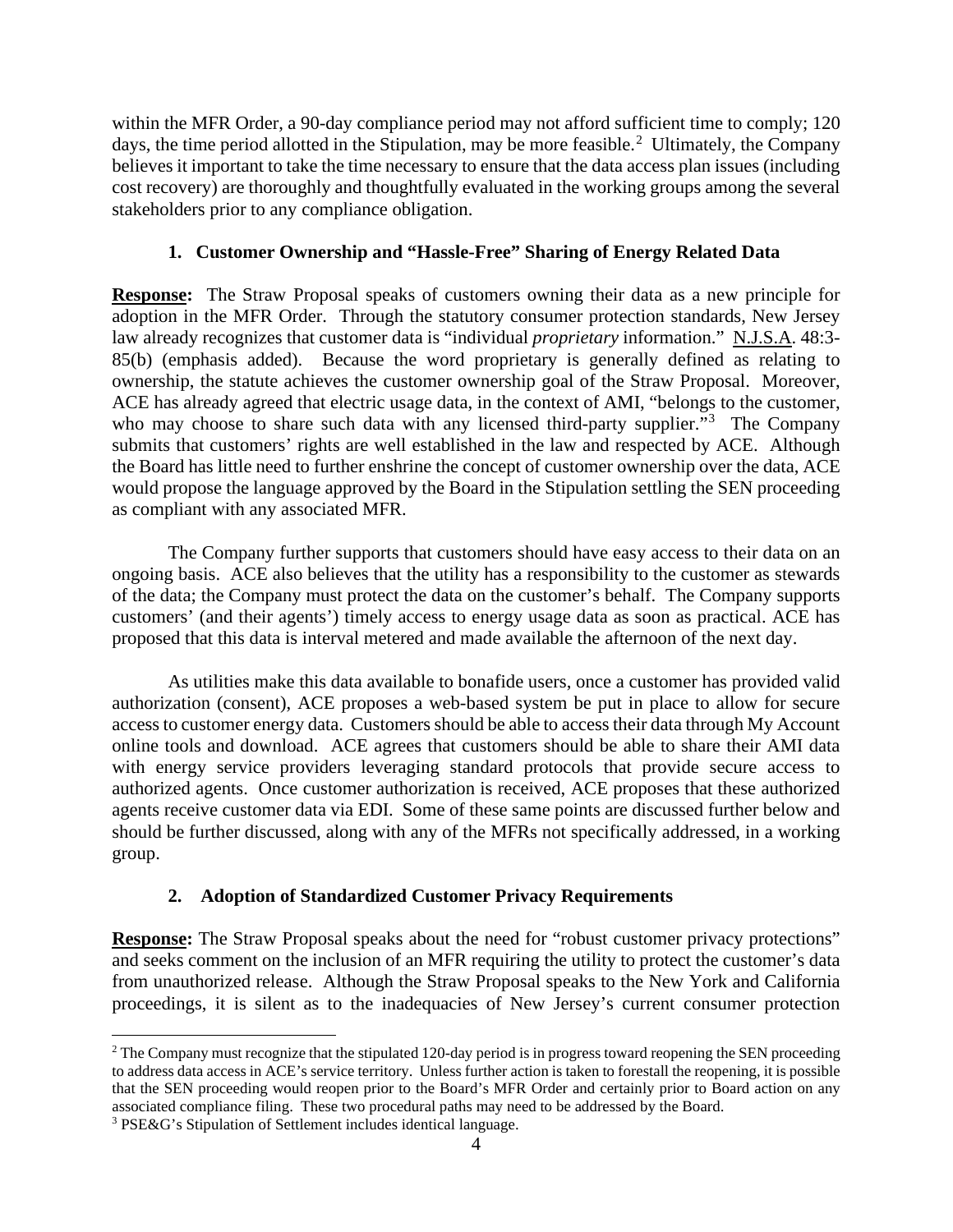standards. Since the adoption of the Electric Discount and Energy Competition Act of 1999, New Jersey has had consumer protection standards in place. These standards are not optional; the Company "*shall not* disclose, sell, or transfer individual proprietary information" without customer consent. N.J.S.A. 48:3-85(b) (emphasis added); *see* N.J.A.C. 14:4-7.8. ACE submits that these existing requirements are sufficiently strong, even to the extent that they limit some of the academic research goals that will be addressed later. As such, ACE does not see the need to further enshrine the law in an MFR.

The Company supports the Straw Proposal's identification of a working group for providing ongoing recommendations related to a common framework for customer privacy protections, through the New Jersey Common Release Form ("NJ-CRF"). As stated above, the law already establishes consumer protection standards. The Board's own regulations require "written consent" or an "alternative Board-approved consent methodology." N.J.A.C. 14:4-7.8. The NJ-CRF may be an alternative consent methodology, but the Company agrees that vetting it through a working group is appropriate.

ACE also wishes to acknowledge the potential confusion around the concept of the NJ-CRF as presented in the Straw Proposal. In some places Staff appears to be referring to the NJ-CRF as a method for informed consent; elsewhere, the NJ-CRF appears to be a cybersecurity measure perhaps similar to a mechanism used in New York. To the extent that reasonable minds can view the Staff proposals differently, ACE recommends discussing the purpose of the NJ-CRF in the working group process. Confirmation of the purpose of the NJ-CRF will be necessary before proceeding.

ACE also supports the statement that the working group should regularly meet to address and propose to the Board best practices related to privacy for the NJ-CRF. To the extent that the Straw Proposal seeks comment on whether allowing "all access to customer data . . . through the protocols of the NJ-CRF" should be included in the MFRs under development, ACE believes it likely premature to include a topic to be vetted in the working group process in the MFR Order. Doing so may chill the working group process, which would be contrary to the Board's stated goals. Mindful that changes to privacy requirements may require legislation or rulemaking, the Company is willing to participate in a working group to provide ongoing recommendations related to customer privacy protections.

As discussed above, ACE acknowledges its role as the custodian of the customer's data as well as the obligation to protect it. The consumer protection law was incorporated into EDECA and violations of EDECA may subject the utility (or other party) to penalties. Where there is slamming, defined as unauthorized switching of customers, those penalties are increased. Consumer protection was a key concern in restructuring, which involved a robust public process with stakeholders and working groups.

The Straw Proposal solicits comments on requiring notice to customers, the Board, the Attorney General, Law Enforcement (or explain why law enforcement was not notified) of the unauthorized release of information. Understanding this provision to concern the Company's unauthorized release of information, the Company submits that reasonable notice is likely appropriate. Duplicative notice could be costly, burdensome, and confusing. The proposed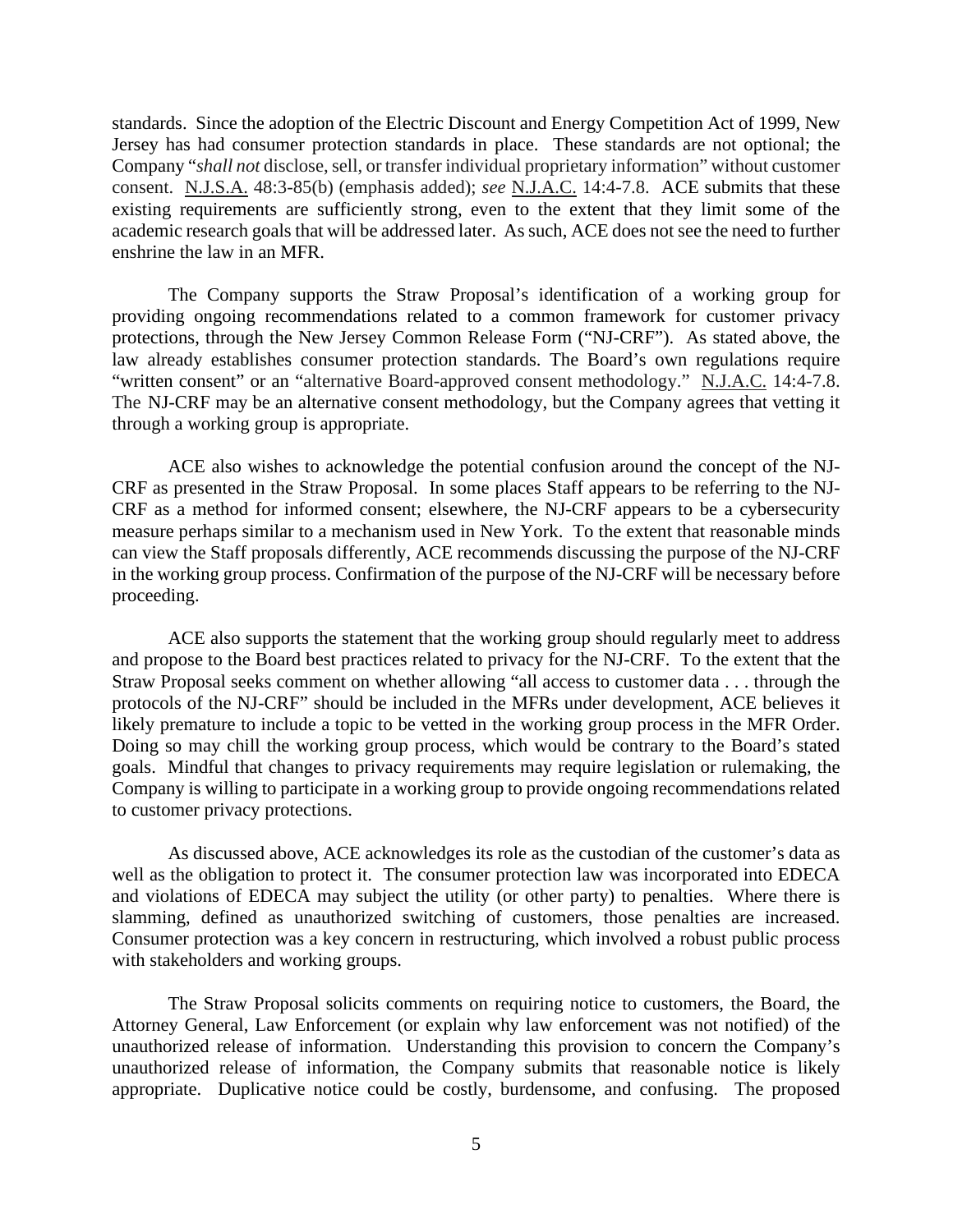requirement should be addressed in the working group process and evaluated for its cost and consistency with other consumer protection standards and existing New Jersey law.

Similarly, notice to customers, the Board, the utility and other applicable parties may be appropriate for the misuse of customer data by the third parties. This notice requirement should also be discussed in the working group process. New Jersey law requires that "[w]henever individual proprietary information is disclosed . . . it shall be used only for the provision of continued electric generation service, electric related service, gas supply service, or gas related service to that customer." N.J.S.A. 48:3-85(b)(3). In the District of Columbia, parties have discussed the use of a "bad actors" list that would be enforced by the DCPSC to allow the EDC to stop sharing data or disallow a specific third party from participating in any data access programs with customers when data is misused. New Jersey law, under N.J.S.A. 48:3-85(b)(5)(c), may allow for a similar approach. The Company submits that this process may be appropriate for further discussion in the working group process and to ensure necessary consumer protections.

To the extent that it does not conflict with existing New Jersey law, ACE also offers the concept that a Board approved tariff language may achieve the Board's goals of encompassing consumer protections, as well as the role of the third parties and the utility. The Company's affiliate, Pepco, is developing a tariff to address data access in the District of Columbia. ACE offers this information for the Board's consideration and possible further discussion in the working group process. Additionally, a working group setting is an optimal location to address and propose best practices related to privacy and cyber-security protocols.

The Straw Proposal seeks comment on "how and the degree to which the required data can be captured and automated in a low friction (i.e. easily entered, low latency, timely and clear interaction) processing mode." The Company believes this subject is best discussed in the context of the items raised in Section 8, "Format of Data Sharing and Cost Implications." The Company is already providing data to customer through Green Button Download My Data. Any expansion of that tool or different tool will affect how the Company may be able to capture and automate data processing, which is beyond the current scope and will increase the cost.

That being said, in discussions with parties in Maryland and DC, the Company's affiliates have identified ways to provide a low friction web-based platform for authorized third party access leveraging a secure platform. This web-based access will allow for timely and secure access to the customer data - once customer approval for such access is received. The Company's affiliate would design the process to provide high availability meeting standard download/access speed, expect when periodic system maintenance /issue resolution is required. Notification will be posted on the site, notifying those attempting to access of such maintenance. The Company and its affiliates intend to minimize manual interventions.

The Company currently (1) provides customers online/mobile access to their data through My Account; (2) allows third party suppliers the ability to access or request data *only* for their customers through the supplier portal; and (3) third party non-suppliers do *not* have access to customer data, but may request customers to send them data. As noted above, the Company's affiliates are participating in discussions regarding non-supplier third-party data access, where affiliates are considering open-data standard similar to Green Button Connect My Data ("GBCMD") as a possible solution. The Company has concerns about the extremely low customer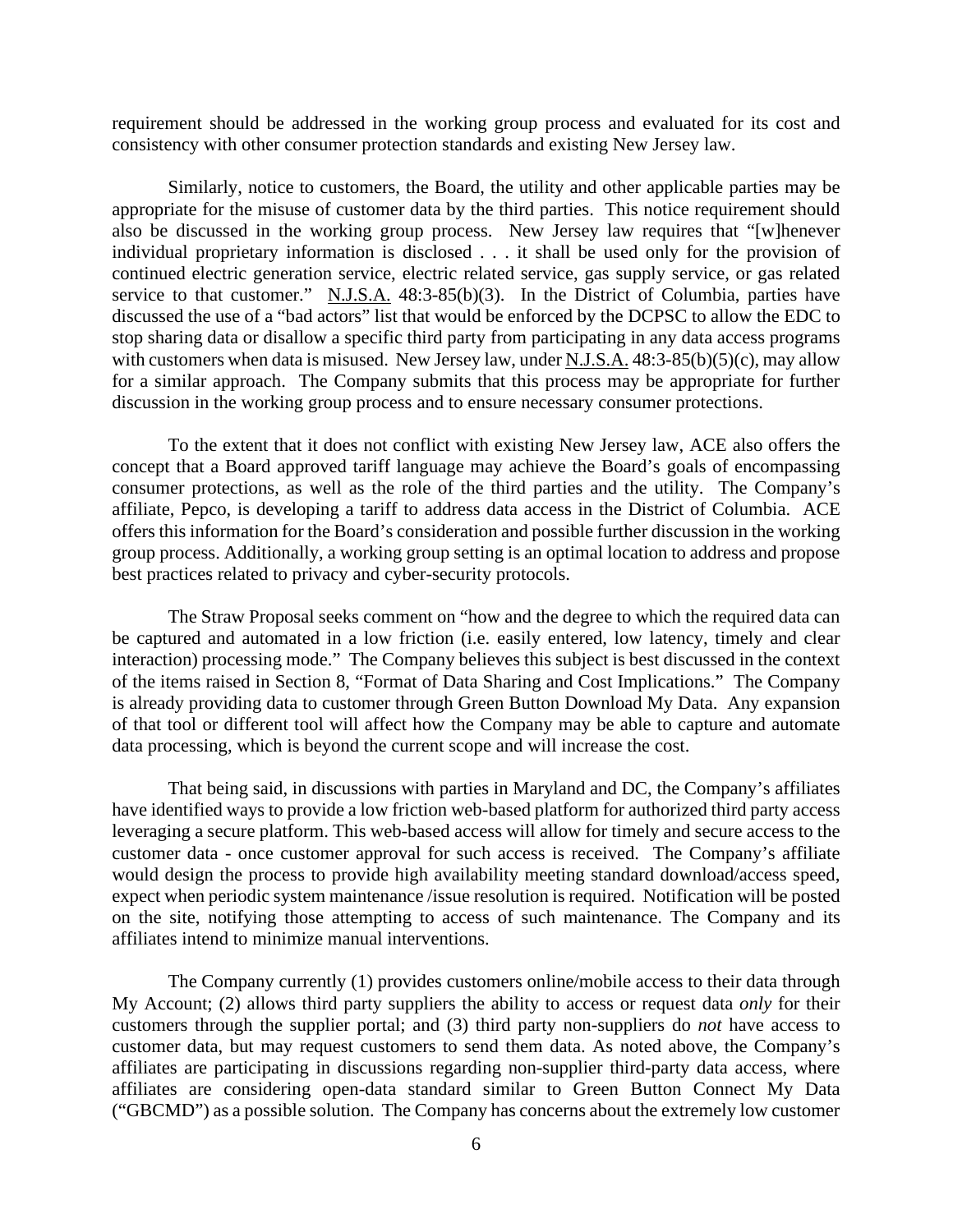use/interest in other jurisdictions and the high cost to create the product. However, if the BPU requires the Company to implement such a platform, the Company would prefer to leverage opendata standard similar to what is being discussed in DC. Of course, this additional scope of work was not included as part of the SEN proceeding; additional time, analysis, evaluation, quantification, planning, and funding will be required once the requirements are finalized. Ultimately, the working group process may be the best place to address these concerns among the several parties.

### **3. Using AMI to Drive Efficient Achievement of New Jersey's Clean Energy Goals, and Positioning New Jersey Grid to Appropriately Account for Clean Energy Attributes**

**Response:** ACE has committed to helping New Jersey meet its goal of 100% clean energy by 2050. ACE has also demonstrated a commitment to energy efficiency and demand response programs as important tools to achieving the State's clean energy goal. The Company also agrees that the deployment of the SEN will allow for the development of new strategies enabled by the data that is generated by the AMI. The Company identified several use cases in its application for the SEN, such as high bill notifications, voluntary conservation requests, variable rate structures, two-way/net-energy metering, and enable additional DER options.

Towards that end, and as noted in the Straw Proposal, AMI technology has the capability to collect data at various intervals. Hourly data is appropriate for many of the use cases that the Straw Proposal has identified, such as high bill alert functionality, and ACE's recently approved SEN has the capability to collect interval data in these hourly intervals. This procedure is consistent with the Company's affiliates' practices in other jurisdictions. ACE looks forward to future discussion with the other utilities and parties to discern the capabilities of hourly data collection – and additional use cases that will be available with faster data collection periods.

As the Straw Proposal states, "Staff believes that robust AMI data allows for different rate designs including interval demand rates and other time of use rates that will allow efficient deployment and integration of distributed generation, energy storage, electric vehicles, and microgrids." ACE provided comments regarding those use cases in the SEN proceeding, and agrees those strategies are important to reach the State's clean energy goals. ACE looks forward to discussing the details of those use cases in the course of the upcoming proceeding, through a working group process.

The Straw Proposal further states that, "utilities should be able explain how their proposed DAP plans can leverage their AMI investment to improve visibility and planning on the distribution level." In other jurisdictions, the Company's affiliates integrate AMI data to inform load forecasting tools and support development of bottom-up models that are more accurate. ACE anticipates leveraging AMI data similarly once it is fully implemented in New Jersey.

With regard to the ability for AMI data to "improve visibility and planning on the distribution level," the Company will use customer-level AMI data to inform modeling studies and other modeling to support infrastructure planning. From the customer and third-party perspective, the Company would also leverage this data to inform DER sitting such as hosting capacity maps. From a legal perspective, as discussed above, the Company is limited from releasing the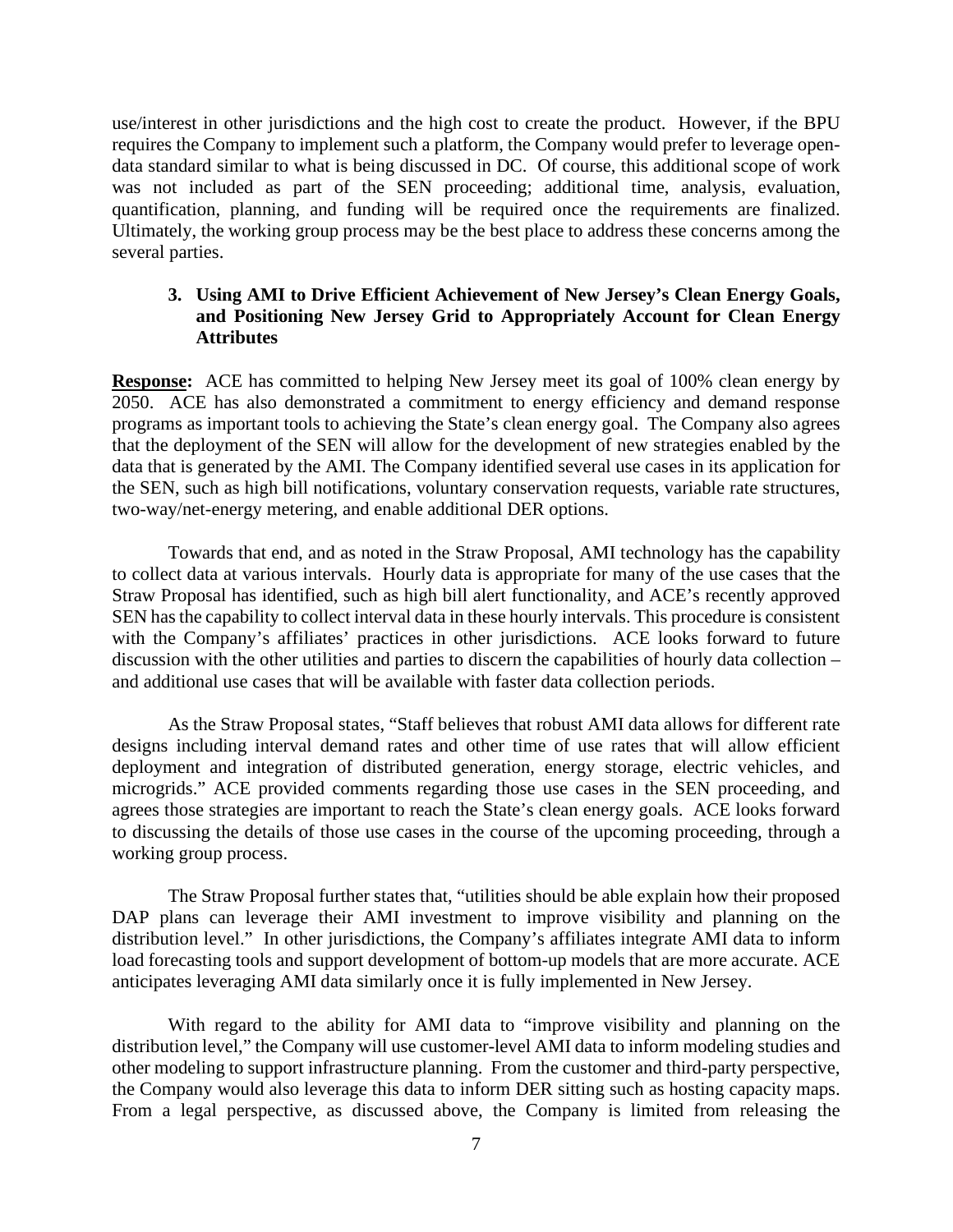customer's specific information without consent. Under the Board's current rules that consent must be written. The Company has stated above that it wishes to participate in the working group the Board develops for the purposes of establishing the NJ-CRF, which may be an alternative consent methodology.

The Company considers non-wires solutions, such as storage, to address system needs. As ACE gains experience with non-wires solutions, the Company anticipates further integrating these solutions into its planning processes. As discussed previously, ACE anticipates integrating AMI data into the modeling and tools used to facilitate DER integration into the distribution system.

ACE's affiliates currently use AMI data in a limited manner for regulatory reporting. The Company can provide more detailed input on this topic when more specific information is provided. This information could include what type of performance metrics, and how those metrics would be used. A working group discussion may also be the appropriate mechanism to allow this discussion.

Finally, Staff notes in the Straw Proposal that FERC "Order No. 2222 allows all DERs to be aggregated and bid into the PJM market to provide energy, capacity, or any other services it can provide." Although FERC has ordered the implementation of such, each of the markets needs to develop rules to support such implementation. In its effort toward compliance with FERC Order No. 2222, PJM has released draft rules<sup>4</sup> and the Company has participated in working group discussions regarding those rules. Based on the Company's current understanding of PJM's draft requirements, ACE's Board-approved AMI technology will not be sufficient for market participation for many, if not the majority, of DER aggregations. The Company understands PJM's current approach to require revenue-grade metering on all storage participating in a FERC Order No. 2222 enabled aggregation, as well as metering on all DER participating in aggregations within multiple resource types. As this matter develops at PJM, the Board may wish to engage a working group to evaluate this concern, and any other unaddressed MFRs in this section.

# **4. Maximizing Impact of AMI of Reliability, Planning and Reporting Metrics**

**Response:** The Straw Proposal seeks comment on the use of AMI for planning and reliability. ACE does agree in principle that AMI data should be collected and stored for analysis and use in distribution planning. However, ACE cautions that the level of detail necessary and tools required for the retrieval and analysis need to be understood and developed. Future planning could include the use of actual customer load profiles derived from AMI data to better identify overloaded equipment and system deficiencies along with the ability to better understand DER integration. This process should be considered as part of the Integrated Distribution Plan ("IDP") process anticipated in the EMP; ACE looks forward to initiating that process with the Board.

In addition, ACE agrees that an AMI system should improve emergency operations, including better identification of outage locations along with improved integration with an Outage Management System ("OMS") to provide faster and more efficient restoration. During major events, it is expected that the data derived from AMI will drive efficiencies that will help improve

<sup>4</sup> *See* Presentation of PJM Staff, DER and Inverter-based Resources Subcommittee (DIRS), (Aug. 2021), *available at* DERA Pricing/Dispatch Example (pjm.com)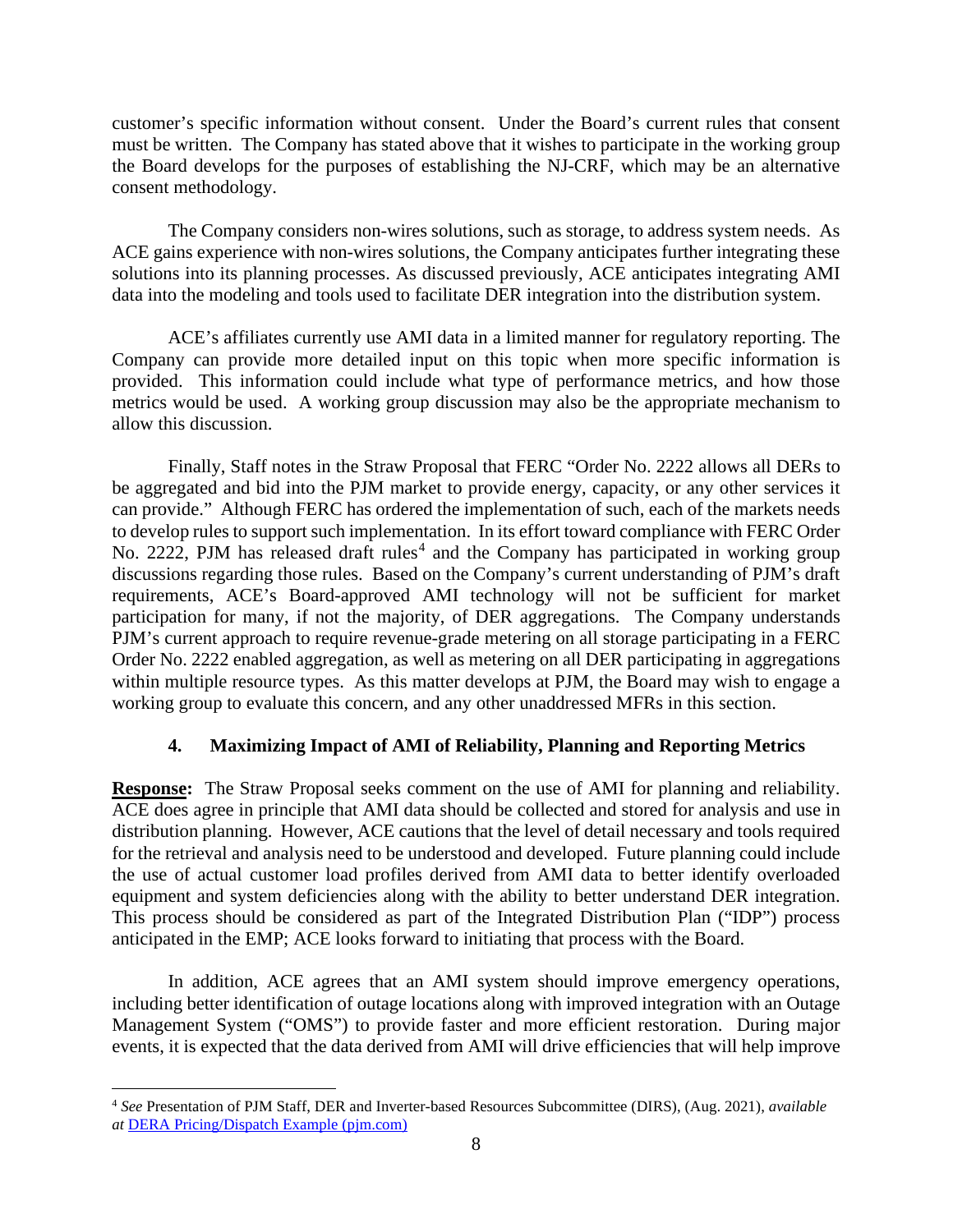the overall duration of the event through improved outage identification and the ability to "ping" meters to determine its status. Furthermore, the ability to remotely connect and/or disconnect meters should be present with an AMI system. Guidelines and procedures around remote connect/disconnect processes need to take safety of personnel, customers, the public and property into consideration before remote operations are considered.

ACE notes that some of the discussion concerning planning is discussed under Section 3. To the extent that any proposed MFRs are unaddressed, ACE submits that they should be further evaluated in a working group setting.

# **5. Data Granularity and Appropriate Rollout Schedule**

**Response:** The Straw Proposal seeks comment on data granularity and rollout. The Company has committed to collecting the interval data. ACE's affiliates (Pepco and Delmarva Power & Light) collect hourly data for residential customers. While increased granularity may provide additional insights, this granularity has to be balanced with the collection and storage of this data. The lower the interval, the more costly the collection and storage becomes. As referenced above, this information should be available as soon as the afternoon of the following day. The customer or their agent can then leverage their My Account to download their data.

As part of the Company's deployment plan, interval data is scheduled to be available to customers during the first quarter of 2023. This date coincides with AMI meters being substantially deployed in the ACE service territory. ACE will adopt an agile approach to functionality availability, including over the air readings, outage awareness, etc. It is important to note that sharing data with third parties, dynamic pricing, wifi/HAN integration programs is not currently part of the SEN proceeding; that aspect was deferred to this proceeding. As those elements are beyond the scope of the current SEN proceeding, additional time, analysis, evaluation, quantification, planning, and funding will be required to address those concerns once the requirements are finalized.

To the extent that any MFRs are not specifically addressed in this section, ACE submits that a working group discussion should be held to address them.

# **6. Ensuring Fair Access and Competition for All Meter Capabilities**

**Response:** The meter equipment and communication network selected as part of SEN was based on the business requirements to meet the Company's current customer needs. As discussed above, the scope of the SEN proceeding did not include elements presented in this Straw Proposal; implementation of such would require more time, analysis, evaluation, quantification, planning, and funding. Regarding apps and the use of the NJ-CRF, the Company submits that further discussion must be vetted among a working group. In this section, it appears that the NJ-CRF is something more than consent, which was how the NJ-CRF concept appears to be presented in Section 2 above. This confusion in the meaning of the NJ-CRF is all the more reason for working group discussions in advance of MFRs or a compliance obligation.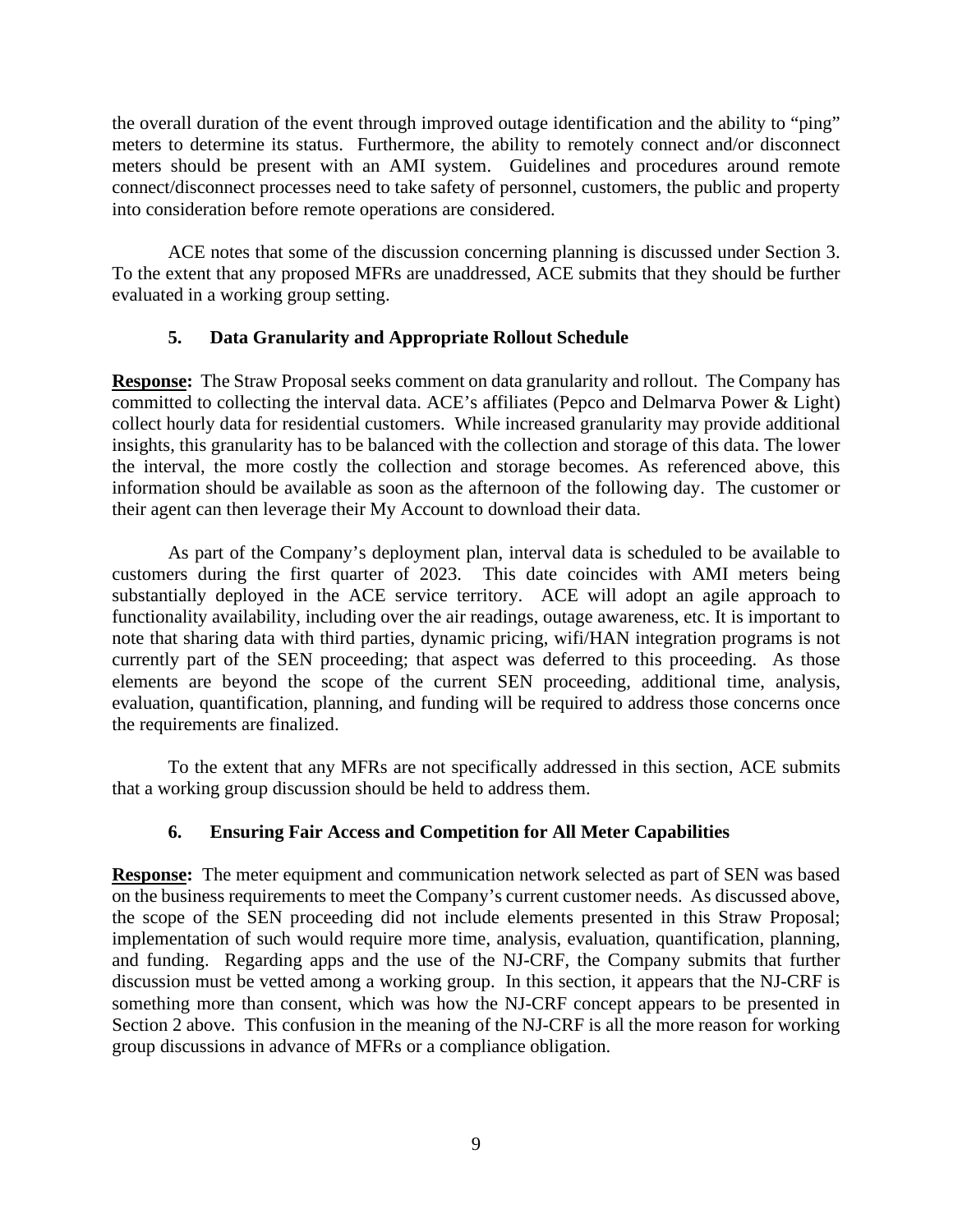As to the Straw Proposal's suggested use of a "statewide data warehouse," the Company's exploration of data access does not include that approach. The Company has invested significant resources building an internal data warehouse and this effort would be duplicative and costly to ratepayers. Instead, by leveraging protocols, such as GBCMD, a data access program can be built that ensures that all parties that have received customer consent to receive data "have nondiscriminatory access." For example, other states have explored data access programs that do not require the development of a statewide data warehouse, such as New Hampshire.

To the extent that other MFRs are presented in this section, but are not otherwise directly addressed in these comments, the Company recommends a working group process.

#### **7. Billing and Settlement Best Practices**

**Response:** The Board seeks comment on billing and settlement best practices. The Company agrees with the principle that AMI can help improve the efficiency of rates charged to customers. It is our plan to calculate the customer's Peak Load Contribution ("PLC") using the customer's specific interval data, if available. The Company also agrees that PLC is a better approach than continuing to use an aggregated profile to allow for better targeting of peak energy usage reduction opportunities.

It is always the Company's objective to settle customer accounts usage using actual customer data, but in collecting any consumption data, gaps in data do occur and validation, estimation, edit ("VEE") is required. VEE is a standard data processing method to ensure accuracy of utility consumption and accurate billing used across the industry. Customer settlement for certain billing rates is currently planned to be based on the billing period sum of interval data.

In support of third parties, ACE will make this interval data available to third party suppliers via EDI interface. To the extent that the Straw Proposal has additional questions regarding the data sharing and cost implications below, ACE believes these are best vetted in the working group process. ACE believes engaging in a robust discussion is necessary to analyze these matters fully.

Additionally, Staff seeks comments on the benefits of accelerating the transition to supplier consolidated billing ("SCB") as part of the push towards maximizing the benefits of AMI deployment. The question of SCB has been raised in the context of Community Solar. In that docket, ACE and other electric public utilities prepared a report reviewing the different billing options and recommending utility consolidated billing ("UCB"), not SCB. In advance of that report, the utilities conducted a stakeholder meeting and received numerous public comments. ACE remains aligned with the conclusions stated in the utility report recommending UCB.

The Straw Proposal does not address the utilities' report, does not consider UCB, and does not acknowledge the public process that preceded the report. Although it is doable, the SCB is not part of the current scope and will require additional time, analysis, evaluation, quantification, planning and funding will be required once the requirements are finalized. Accordingly, ACE recommends that further public process, through the working group, is necessary before proceeding with any MFRs regarding SCB.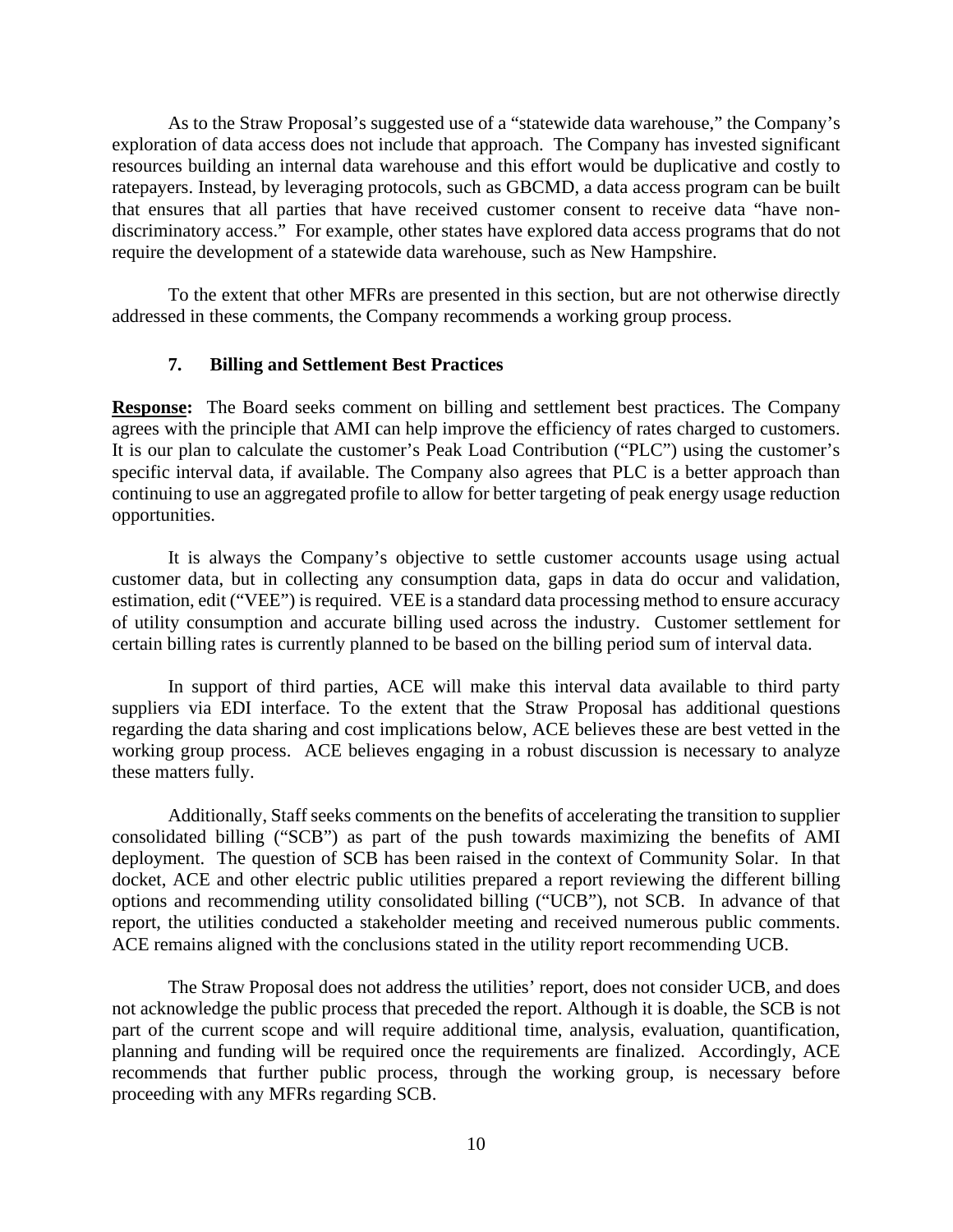### **8. Format of Data Sharing and Cost Implications**

**Response:** The Company recognizes that the Straw Proposal puts forward different data formats for consideration. As noted above, some of these formats, such as Green Button Connect My Data, have been considered in different jurisdictions involving ACE's affiliate companies. As noted above, ACE currently uses EDI for third party suppliers. In Section 2, the Company has already addressed some of the points presented in this section. An entire working group and stakeholder process could center on this point alone. Accordingly, ACE is looking forward to discussing the various formats for the output of information in the working groups Staff would create following this Straw Proposal.

# **9. Promoting Academic Research into Reliability and Clean Energy Adoption by Customers**

**Response:** Staff recommends through the Straw Proposal that the Board adopt standard terms for promoting access to AMI data for legitimate, non-commercial academic research into customer usage and system reliability. ACE generally supports the goal of promoting academic research into electricity usage and has struggled to do so considering the current consumer protection requirements in existing New Jersey law. Where the Company has wanted to assist the National Renewable Energy Laboratory, it has been unable to do so with granular customer proprietary data due to consent provisions discussed above. Because the Company takes these privacy restrictions seriously, it has been limited to only providing generalized, aggregated customer data that broadly summarizes usage. As such, the value of the data to academic research is greatly reduced. Legislative changes may be necessary to realize the goal presented by Staff in the Straw Proposal or perhaps language captured in the NJ-CRF, as vetted by the working group.

Staff seeks comment on the appropriate format and data access elements to allow faculty, graduate students and post-doctoral fellows, associated with academic institutions, to gain access to aggregated AMI data by signing a state-wide non-disclosure agreement ("NDA") that allows sharing of anonymized usage data at the zip code or sub-zip code level. These formatting and data access elements are likely best discussed in a working group involving these organizations.

Some third party non-suppliers, such as academic institutions, may want access to an anonymized customer data set. If ordered, the current preference is to implement Anonymized Data Services ("ADS"). Again, based on extremely low customer use/interest in other jurisdictions, the Company does not believe there has been a solid business case to build ADS.

Furthermore, the Company has concerns about a state-wide non-disclosure agreement signed with one (or several) institution(s) of higher learning. The Company questions whether the NDA option is sufficient to overcome the privacy provisions already imbedded in New Jersey laws. The legal instrument should be discussed in the working group and additional legislation may be necessary.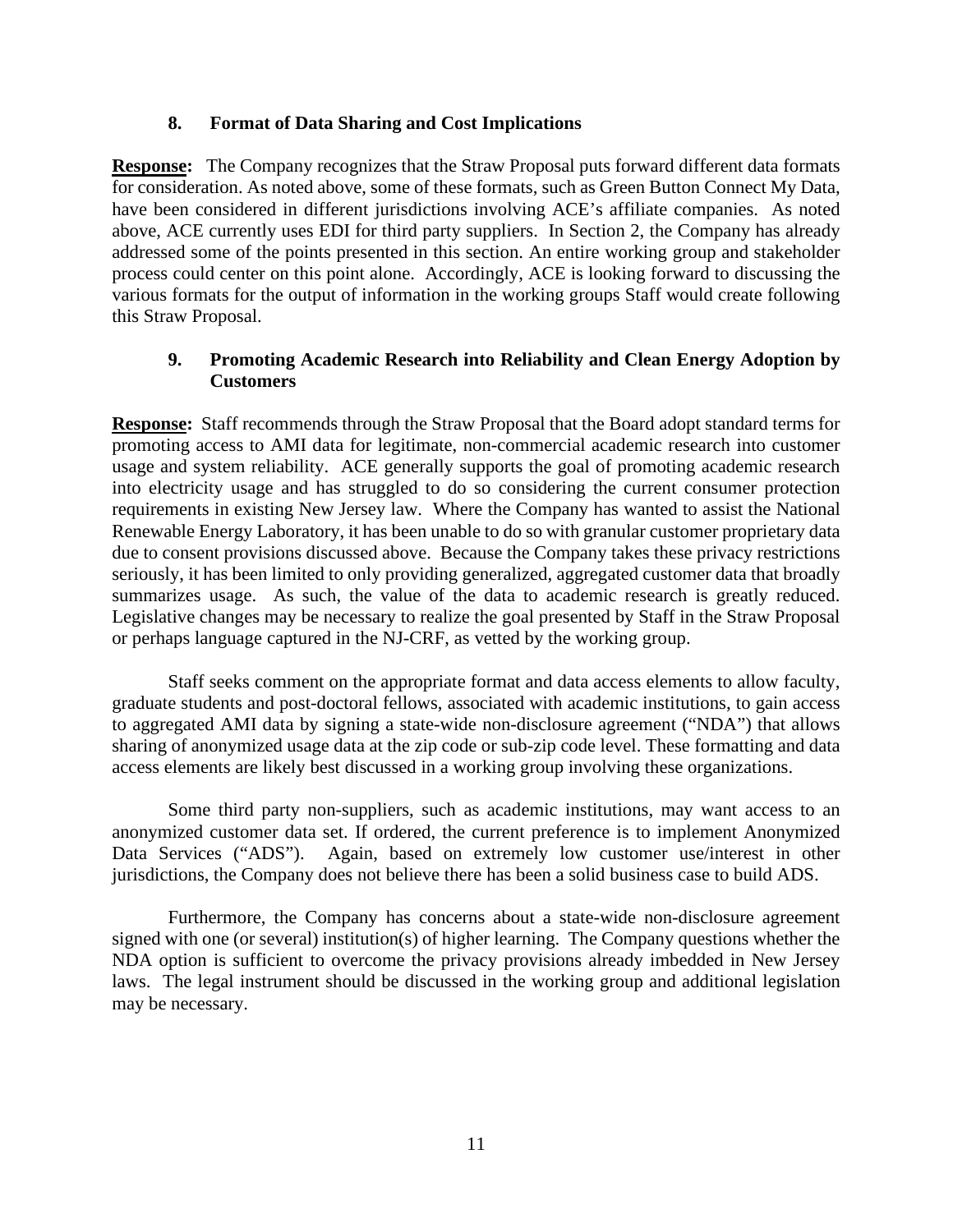As the Straw Proposal has already indicated a willingness to address privacy concerns through a working group process, which the Company wishes to join, ACE believes that is the appropriate space for these discussions. The need for legislative and regulatory changes to further the cause of academic research can be addressed in that working group. Ultimately, the challenges can likely be overcome through that collaborative process and potential further legislation. Finally, ACE does not take a position on the use of blockchain or other technologies at this time; discussion should be had in the working group.

# **10. Appropriate Utility Use of AMI Data**

**Response:** In the Straw Proposal, Staff recommends that the Board enshrine the principle that EDC usage of smart meter data be limited to core functions, including billing, settlements and reliability. Again, ACE believes that the law speaks to this issue. For example, "an electric public utility may use individual proprietary information that it has obtained by virtue of its provision of electric generation service [and] electric related service . . . to [i]nitiate, render, bill, and collect for these services to the extent otherwise authorized to provide billing and collection services [and to] [p]rotect the rights or property of the electric ... public utility."  $N.J.S.A.$  48:3-85(b)(5)(a)-(b). In addition, the law allows the electric utility to "[p]rotect consumers . . .. from fraudulent, abusive, or unlawful use of, or subscription to, these services."  $\underline{N.J.S.A.}$  48:3-85(b)(5)(c). Other utility uses of the data may exist for the benefit of customers, such that limiting the use may be contrary to customers' best interest. To the extent that Staff seeks comment on how to define additional appropriate limitations, ACE recommends that Staff vet the questions through a working group process. Additional legislation may be necessary.

# **11. AMI Data Must Support Emergency Responder Effectiveness and Safety**

**Response:** As discussed in the comments to previous sections, ACE is concerned with the proposed definition of AMI providing "real time power quality and energy consumption data." An outline of the timeline of how data will be collected and made available is discussed in response to Topic 1. Having access to the AMI system will allow ACE increased visibility of the energy grid and the customers on it, enabling enhanced customer service during a weather event. System operators will be able to interrogate meters to know which customers are out of service and which customers have been restored. This ability will improve the quality of the underlying outage information and provide a more informed estimated time of restoration. It will also help ACE avoid unnecessary truck rolls to feeders and areas that have already been restored, preserving valuable crew resources, and helping to manage outage restoration crews post-storm events more efficiently.

Allowing a more efficient restoration process will free up resources for ACE to work with emergency responders during emergency events. However, the AMI data itself will not be used by the emergency responders and it is not envisioned that emergency responders will have access to AMI data. Regarding the identification of live wires during a restoration event, ACE will continue to send personnel to those sites to evaluate those situations due to safety concerns. ACE has always prioritized working with emergency responders during weather events and will continue to do so with the implementation of AMI in its service territory.